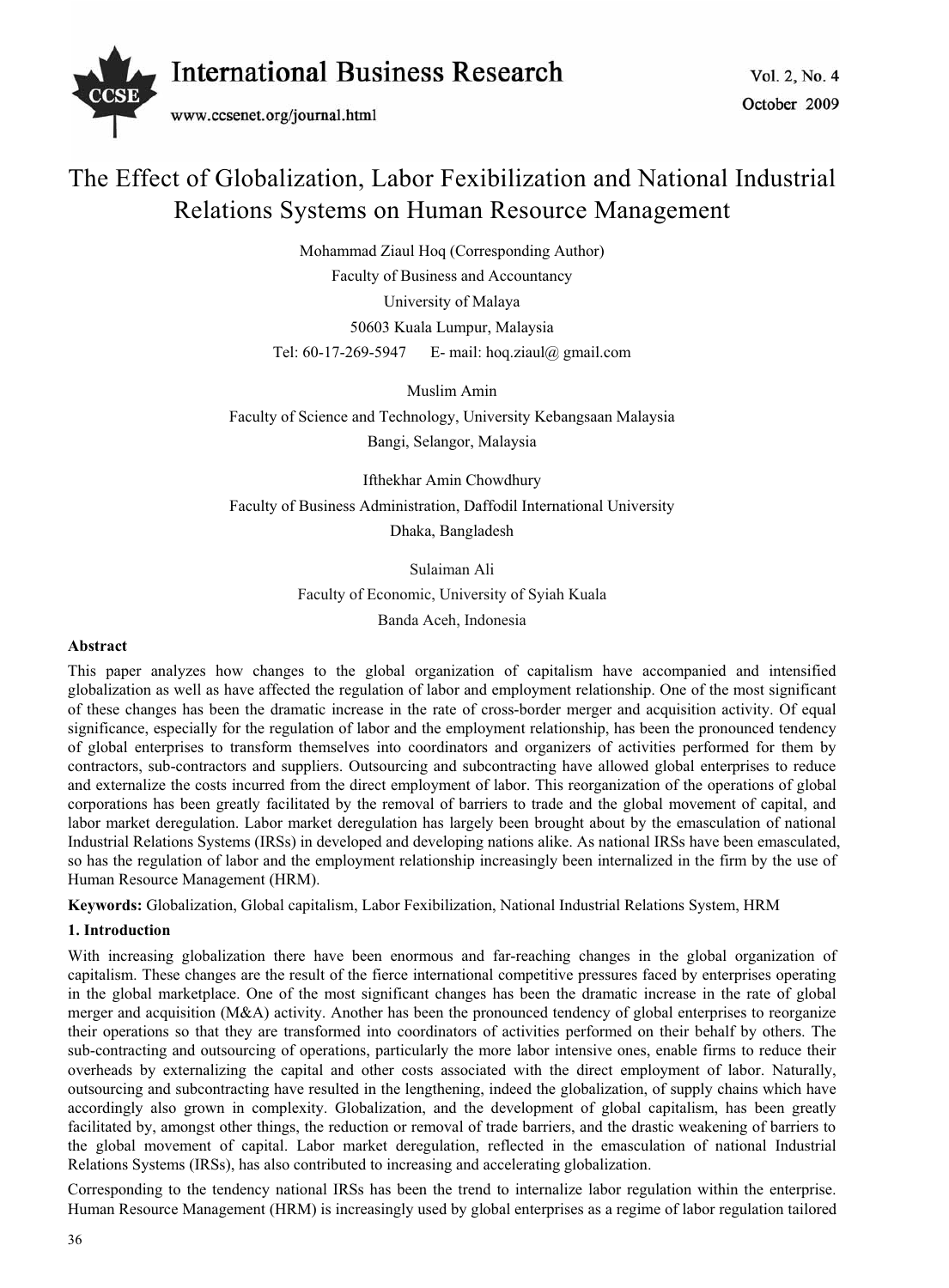to the requirements of the individual firm. The growing dominance of HRM in the regulation of labor and the employment relationship has occurred in tandem with the increasing flexibilization of labor. The workforce of the global enterprise is increasingly divided into core workers and peripheral or flexible workers. The core workers are generally highly skilled professionals directly employed by the enterprise in its global headquarters, usually located in the one of the advanced industrial countries. These workers are usually, fulltime, permanent employees who are relatively well paid and receive other attractive rewards and entitlements. In contrast, the peripheral workers are not employed by the enterprise itself, but by its sub-contractors and suppliers. They are generally part-time or intermittent workers on low casual rates of pay. They are also generally women. Employment growth in the less developing countries over the past several decades, as well as in the advanced industrial countries over the same period, has seen a spectacular increase in the size of the flexible, female labor force rather than in the ranks of fulltime employees.

If we consider the case of Bangladesh, we can find that the part time or temporary workers are increasingly dominant in the business environment. For example, many of the banks and insurance companies employ part time or temporary executives for selling or promoting their services (i.e. telephone banking, credit cards and insurance policies etc.). Mobile phone companies are hiring part time employees to provide customer services. In IT industry companies employ part time data entry operators, graphic designers and website developers etc. Recently we have observed that fast food and restaurant industry is very much ahead in employing part time workers for rendering services and working as kitchen hand. Pizza Hut is an example of successfully using the peripheral workforce. The employees of the fast food industry normally perform one particular type of activity all day long for 5 to 6 days of a week. In other industries like universities, colleges and sports clubs part time professional personnel play a key role with the full time professional personnel. On the other hand some historically female oriented industries of Bangladesh are also employing male employees at present. Previously in garments industry, most of the jobs suited female workers and were offered only for female workers, but at present garments industries are also offering production floor jobs as well as decision-making jobs for males.

HRM is used as an internal system of labor regulation by enterprises to regulate the employment of their core workforce. On the other hand, it is also used as a system of labor regulation to regulate the employment of the enterprise's peripheral or flexible workforce. In other words, it regulates the employment of workers employed by contractors, sub-contractors and suppliers right along the length of the supply chain. For the core workforce, HRM is cooperative, inclusive and participatory in orientation, concerned as it is with winning the *individual* commitment of core employees to the enterprise and the achievement of its strategic objectives. It emphasizes performance, skills and individualized monetary rewards. For the peripheral workforce, in contrast, HRM emphasizes short term and insecure employment, low hourly rates, degrading conditions of employment, lack of opportunities for training and career advancement, and so on. But it is also about "improving" the performance of the flexible workforce by speeding up or reducing the piece rate or casual hourly rates received by flexible workers, and offering them only intermittent employment, but at the same time extending the length of the working day.

This paper further argues that it is not only enterprises operating in the global economy, which have been affected by global competitive pressures. Globalization has subjected firms, which serve only national domestic markets, and even those which service local and niche markets, to exactly the same pressures as those their global counterparts face. As a consequence, such firms are under duress to organize production in exactly same way as global business enterprises organize production.

# *1.1 Objective of the study*

To examine recent trends and developments in global capitalism and analyze how these have led to the 'flexibilization' of worker and employment .

To examine how globalization and flexibilization have given rise to the emergence of HRM as a system of labor regulation within the enterprise

- To compare HRM and national IRSs as systems of labor regulation.
- To provide insights for policy formulation in the era of globalization.

# **2. Methodology**

The article has been written on the basis of secondary information. The secondary information were collected from published books, journals, research papers, and official statistical documents, most of which were published during the period of 1970- 2006.

# **3. Globalization and Global Capitalism**

When we speak of global capitalism, then, we refer to a variant sub mode of capitalism that can be distinguished from two other variants extant in both present and past capitalist social formations- the competitive and monopoly variants. Capitalist social formation almost always includes more than one variant of the capitalist mode of production as well as pre-capitalist social relations. At any given time, however, one variant can be identified as dominant in relation to others.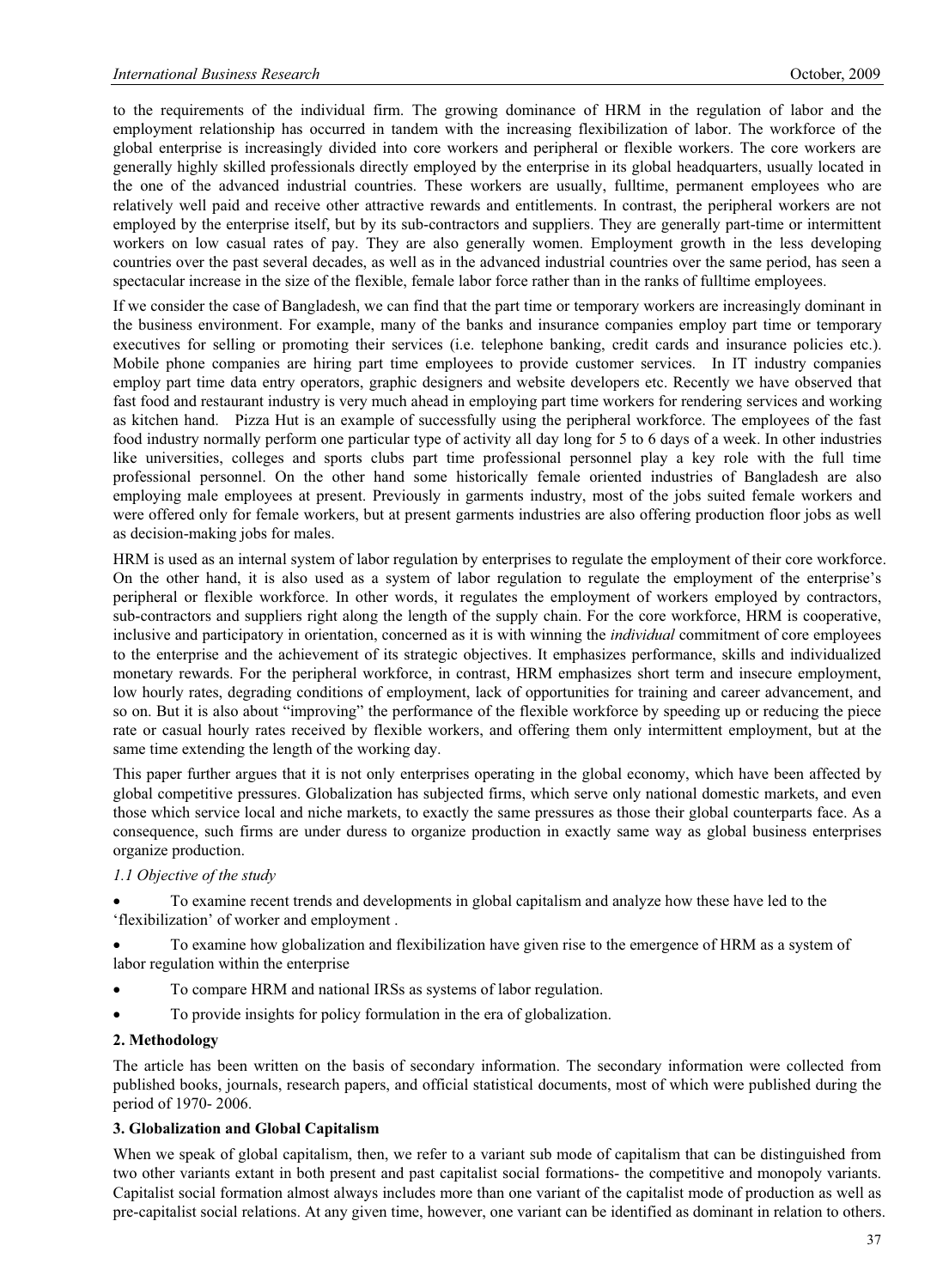In terming the contemporary era one of global capitalism, we are suggesting that the global variant, and thus global firms, are emerging as dominant in relation to firms that continue in monopoly or competitive sectors of the social formation.

Scholte (2000) argues that on the one hand capitalism has been a primary cause of globalization, but on the other hand the global capitalism has been one of its main consequences. Globalization has greatly strengthened capitalism to the extent that it is the prevailing, and largely unchallenged, structure of production and exchange across the globe. Surplus accumulation has been extended to the consumer, finance, information and communications sectors. The extension of surplus accumulation into these sectors has been accompanied by major shifts in the organization of capitalism, including the rise of offshore centers, trans-border companies, corporate mergers and acquisitions, and oligopoly (Scholte, 2000).

Knudsen (2001) observes that Multinational Enterprises (MNEs), or Transnational Corporations (TNCs), are increasingly responsible for the initiation and organization of global economic activities. In 1996, it was estimated that there were about 44,000 TNCs in existence worldwide (Global Governance Reform Project, 2000, p. 34). These are "parent" TNCs that controlled about 280,000 affiliated organizations, of which 7,000 were 'home-based' in the fourteen major developed OECD countries, 90% having their headquarters in the countries of the developed world (Hirst and Thompson, 1999, p. 68). Fifty of the 100 largest economies are not nation states but TNCs. Only the largest developing country economies, such as India and the People's Republic of China, are included in the 50 largest economies. Moreover, "1% of TNCs now account for 50% of world FDI" and 70% of global trade is controlled by a mere 500 TNCs (Malhotra, 1998). The global dominance of large corporations is also reflected in employment figures, with approximately one in five employees in the developed countries directly employed by TNCs. When subcontracted and franchised operations of TNCs are factored in, the proportion rises to about two-fifths (Knudsen, 2001).

Cross-border mergers and acquisitions account in large part for the spectacular growth in size and influence of TNCs over the last several years. Such acquisitions and mergers have direct and profound implications for a TNCs workforce in all the countries in which it operates.

Knudsen(2001) points out, by becoming multinational and by acquiring additional plants, a company increases its ability to apply 'divide and rule' tactics and practices in its dealings with the workforce. These tactics are particularly effective in situations where a company produces the same or very similar products at different sites. Using techniques such as benchmarking, a company collects comparative information on productivity and performance at its several plants and on this basis makes decisions on levels and types of investments. Not surprisingly, investment decisions favor those sites where productivity and performance are best, while the poorer performers face disinvestment or even closure (Knudsen, 2001).

# *3.1 HRM issues and challenges in global markets*

The coming of the 21st century globalization poses distinctive HRM challenges to businesses especially those operating across national boundaries as multinational or global enterprises. Global business is characterized by the free flow of human and financial resources especially in the developed economies of European Union (EU), the North American Free Trade Agreement (NAFTA), other regional groupings such as the Association of South East Asian Nations (ASEAN), the Economic Community of West African States (ECOWAS), the Southern African Development Community (SADC), etc. These developments are opening up new markets in a way that has never been seen before. This accentuates the need to manage human resources effectively to gain competitive advantage in the global market place. To achieve this, organizations require an understanding of the factors that can determine the effectiveness of various HR practices and approaches. This is because countries differ along a number of dimensions that influence the attractiveness of Direct Foreign Investments in each country. These differences determine the economic viability of building an operation in a foreign country and they have a particularly strong impact on HRM in that operation. A number of factors that affect HRM in global markets are identified: (1) Culture (2) Economic System (3) Political System – the legal framework and (4) Human capital (Noe, et al, 2000). Consistent with the scope of the present paper, only one dimension is treated: human capital (the skills, capabilities or competencies of the workforce). This is in consonance with the believe that competency-based human resource plans provide a source for gaining competitive advantage and for countries profoundly affect a foreign country's desire to locate or enter that country's market (O'Reilly, 1992). This partly explains why Japan and US locate and enter the local markets in South East Asia and Mexico respectively.

In the case of developing countries, globalization poses distinct challenges to governments, the private sector and organized labor. These challenges, which must be addressed through a strategic approach to human resource management, include (1) Partnership in economic recovery especially in South East Asia (2) Dealing with the "big boys", the fund managers (3) Concerns over possibility of fraud in E-commerce (such as issues of confidence and trust) and (4) Implementing prescriptions for recovery and growth taking in to consideration the development agenda and unique circumstances of individual country.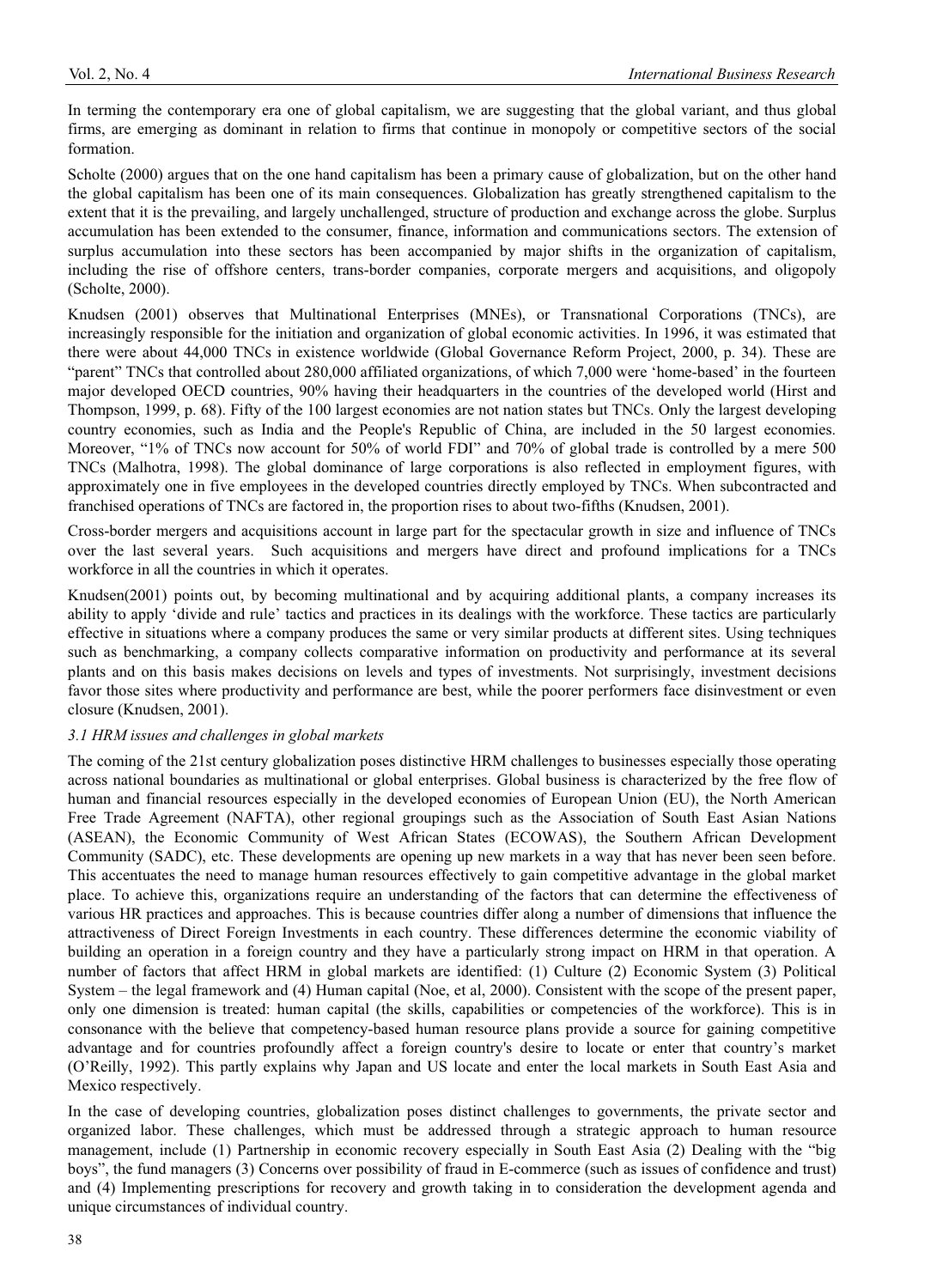### *3.2. Globalization and consequences for workers and work places*

#### 3.2.1. The impact of new information technologies

Technological innovation has always been an important factor of change in work. But changes due to the world-wide and wholesale introduction of new information technologies (NIT) in work have particularly important impacts, in part in promoting and speeding up globalization, in part of recurrently influencing work settings.

One consequence of NIT has often been noted: the switch from physical work demands to mental, information handling, "intellective" operations with their concomitant stressors like undue increase of mental workload. This virtualization of work and the switch from physical to mental activities has been labeled by Zuboff (1984) as decasualization of work. New technologies in work settings imply changed competence demands, a new division of local labor, and organizational change. The history of work in the twentieth century is a history in which machines have increasingly replaced the skills of workers of all collars. In a production process in which science and technology are central, knowledge and not skill defines the process (Aronowitz and DiFazio, 1994:92). In order to realize how fast and dramatic these technical changes occur it is sufficient to remind ourselves that it is only since the 1980s that the computer began to enter our work and private life to any noticeable extent. Today, practically every second work place in many parts of the world is affected by the "smart machine". New information technologies have also transformed the work life for staff in universities. Most university employees spend many hours daily in front of the computer screens. Daily they are linked to their colleagues through often real-time e-mail and internet contacts. Literature search is conducted by scientists themselves through search machines in the www. The division of labor in university departments changes. Secretaries no longer need to type because scientists usually write their papers and letters themselves. Secretaries become office assistants and office managers.

Thus, the World-Wide-Web and the introduction of new and capital intensive NIT in work settings may be considered as a central precondition for globalized information access and communication. It implies the possibility of breaking down the traditional unity of time and place in work. Flexibilization of working time and the increased possibility to achieve one's work by telemetric (Andriessen and Roe, 1994) and independently of a specific physically determined workplace offer the work force opportunities of self-determined planning and self-determined learning. This increase in autonomy is bound to have repercussions for the distribution of power in work settings as well as in families. The whole fabric of society is affected by this new flexibility.

We are confronted here with a curious irony of history. After all, the introduction of new technologies and the concomitant increase of automation in work followed the rationale of making the production process more controllable and more independent of human action. But due to the drastic increase of capital intensity of high-tech workplaces, workplaces also become more vulnerable due to the possibility of human error or sabotage. Hence, ironically, the opposite of original expectations takes place: work becomes ever more dependent on responsible, competent, and committed human work activity. Add the world-wide increase of competition and the experience of workers to be dependent on the success of their company in order to remain employed, and then we understand why those still employed are characterized by high motivation to work diligently. Threatened by unemployment people work harder. The protection and intermediate brokerage of unions becomes more and more obsolete (Streeck, 1996).

3.2.2 Changing work structures in industrialized countries

However, world-wide changes in technology not only induce changes in work places, but they also engender dramatic changes in the occupational structure and the professions. We observe world-wide the emergence of new professions which is accompanied by the growing obsolescence and sometimes wholesale disappearance of traditional professions. In consequence, career patterns must change; inter-professional mobility and frequent professional changes in one's life time are required. More importantly, these new professional categories do not follow the received professional classifications and they do not correspond any more to traditional vocational and professional educational or training programs. We note here a remarkable uncoupling of work and professional demands in the economy from the existing educational system.

Unemployment, as a characteristic of labor market structure, is one of the most prominent crisis symptoms of many Western industrialized societies. Although still claimed by many economists or politicians, this is not a consequence of economic cycles but a structural phenomenon resulting from technical progress and ensuing productivity increases which sometimes reach 200-300%. There is no question that labor productivity, if it is measured as a ratio of a unit of output to the time required for its production, has increased dramatically (Aronowitz and DiFazio, 1994). We observe a growth in productive capacities which makes "living work" (Marx), the demand for work of real people redundant. Both, global competition and outgrown productive capacities appear to be the main drivers of unemployment.

At least in Germany the daily news about the growth of unemployment figures and the imminent wiping out of jobs is staggering. Cybernetics is the most widely applied current means by which labor is being progressively freed (without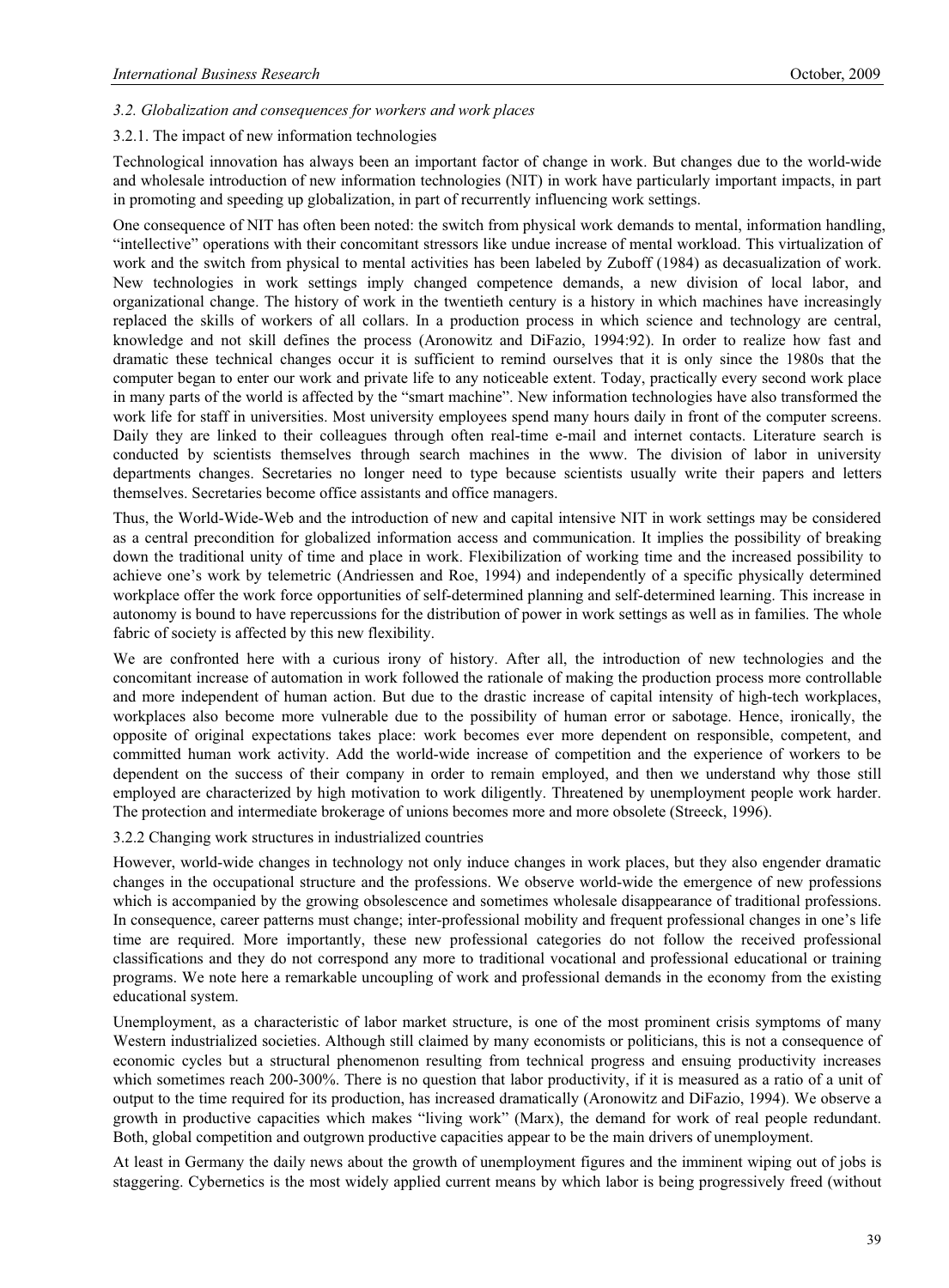pay) from the industrial, commercial, and professional workplace (Aronowitz and DiFazio, 1994:82). Sometime ago, it was possible to read, within a time span of a couple of days, the following alarming news in German papers:

- Deutsche Bank reduces workforce by 6400.
- Association of German Banks announces to lay-off more than 5000.
- More than 5–7 million unemployed persons in Germany.
- Some regional unemployment rates reach more than 20%.
- Opel intends to reduce staff by 6000.

A split goes through most European societies. A split between those who still own workplace and those who do not. This is true for many of the so-called developing countries as well. The ratio of those deprived of a job is increasing. Some people speak of a two-thirds society; two-thirds living on the sunny, one third living on the shady side. Our societies are marked by a gap of social justice when we consider the distribution of work. Given the continued productivity growth in our economies, this trend is likely to continue even if it is periodically interrupted and temporarily even reversed. One important index of this development is also the steady erosion of traditional fixed work contracts in favor of more flexible work arrangements and self-employment. This growing casualization of work contracts (i.e. the reduction of safeguards against firing, the growth of part-time employment and temporary work agencies and the demise of life-long employment policies) is indeed a reflection of the predicament of work in our societies.

And yet, our societies define themselves as work societies. Almost half a century ago, Hannah Arendt (1958), one of the most important German philosopher of the 20th century, has heralded the troublesome problem of a society without work:

However, since the 1930s we know from the work of psychologists that the unemployment experience creates conditions for health hazards and deteriorating physical and mental health (Jahoda et al., 1960 and Warr, 1984).

When discussing work in society we can distinguish at least four perspectives (MOW, 1987):

– The philosophic-anthropological meaning of work as a fundamental human condition in the sense of Hannah Arendt;

– the objective societal significance of work as the central societal means to create and maintain culture;

– the economic role of work as the central mechanism for the distribution of goods and social opportunities; and, finally,

– the subjective, psychological meaning of work in the context of other life roles.

Already Durkheim (1960) considered work and the social division of labor as the fundamental connection among humans creating the basis for social integration. In line with Arendt, also similarly Anthony (1980) raised the questions - what is to the course and the foundation of moral order when work ceases for many or diminishes for most? If men enter society through work what will be left of society if work ends? Is it possible that man will become truly alienated from other men only when he is released from work which was said to have alienated him?

Thus, we may conclude that beyond the mere provision of income to cover basic needs, it is through the social bonding of work which links individuals to society, gives them social standing and status, serves as a basis for the construction of their personal identity. Given our cultural heritage, work is for most an existential necessity, providing livelihood and meaning in life.

As to migration: the issues that need to be addressed in connection with international migration range from basic human rights and political problems of citizenship over health issues, social rootlessness and dual ethnic loyalty of migrants and their offspring to ethnic revival and politicization of minorities in response to xenophobic radicalization of the work force (Wilpert, 1989). The entry of foreign workers also raises issues such as how European or US managers and regulators deal with the proliferation of immigrant workshops and sweatshops, which threaten to reintroduce the poor labor conditions of 19th Century Europe and 20th Century Asia into the back streets of Europe and the US. We deal here with workers who have come into our own countries (legally and illegally) from poorer countries and take the dirty jobs in our companies at low pay and often without health and retirement benefits and face many stresses and acculturation problems for themselves and their families (Oppen, 1988, Collatz, 1992 and Wilpert, 1998). Do they have the same rights as our citizens to workplace health and safety, and if they do not, what is being done or should be done? And if they have the same protections and rights but don't know how to use them, how should we adapt our regulations and policies to help them?

Women face particular problems in the migratory process. Half of the estimated 120 million migrants world-wide are women. Women generally add to the predicament of male unemployment: One of the most serious – and ironic – consequence of the feminization of the new proletariat has been to increase the pool of wage laborers and thus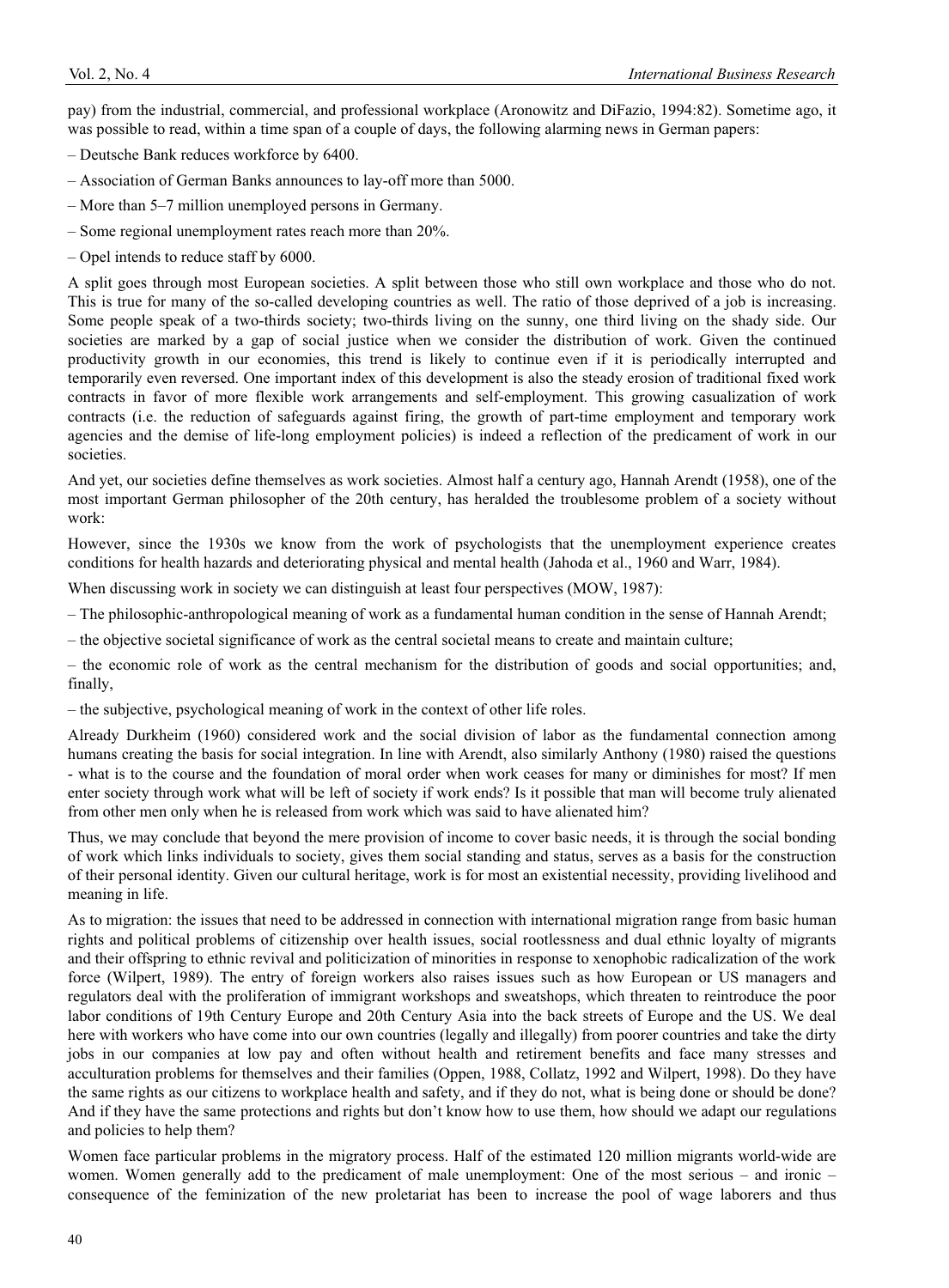contribute to male unemployment (Sassen, 1998). And it is an epochal trend towards increasing female labor market participation. But it is mainly migrant women who fill poorly paid jobs in receiving countries as domestic workers, as nannies and housekeepers, as sex workers while often being separated for years from their own families and children in their countries of origin (Ehrenreich and Hochschild, 2003).

3.2.3. Changing work structures in developing countries

While unemployment in industrialized countries is one of their major labor market characteristics, other problems are posed in the mean and long-term perspective for countries in the so-called Third World regions. Import of highly developed production technologies and rapid industrialization processes meet country contexts which may be far from offering appropriate receptive conditions for a balanced and sustained development (see the series of annual reports on human development by the United Nations Development Program – UNDP). Further, an unabated influx of migrants from rural areas to metropolitan centers in Third World countries creates a growing urban under-educated and under-employed proletariat on the one hand and the emergence of new elites who have mastered the new work performance demands and requisite new technologies which make their integration in the globalized economy possible, while, at the same time, contributes to growing rifts and disparities in the social fabric of the population in the developing countries.

# 3.2.4. Changing industrial relations systems

There can be no doubt that also the industrial relations system is drastically affected by competition in all world markets. Particularly, institutionally and statutorily regulated systems of industrial relations are threatened, because under prevailing conditions companies find it easier than before to escape from demanding regulatory frameworks such as the traditional German system of codetermination. As a consequence, more voluntearistic rather than obligatory systems emerge and social partners (unions and employers organizations) are predicated in their activities less institutionally than by market forces. Employment conditions are more and more determined by company policies rather than general statutory rule systems (Streeck, 1996). The general decline of union membership appears in this context as a reflex of the work force which perceives little protective potential in unions. In short: industrial relations systems, too, undergo critical changes.

By the way of an interim summary: Change, the disruption of continuity, the tearing of social fabric, uncertainty and an upheaval in all life spheres seems to be the endemic effect of globalization. "What's peculiar about uncertainty today is that it exists without any looming historical disaster; instead it is woven into the everyday practices of a vigorous capitalism. Instability is meant to be normal" (Sennett, 1998:31).

# **4. Globalization and the 'Flexibilization' or 'Informalization' of Work**

Scholte (2000) observes accelerated globalization in recent decades has affected not only the opportunities for waged employment, but also the conditions of work. What he calls the 'flexibilization,' other commentators have termed the 'in-formalization,' of work has been a particularly insidious development. The manner in which human resources are deployed in the workplace, working practices and wages, labor mobility, and the range of tasks an individual worker is routinely called on to perform have all been affected by flexibilization. Indeed, while labor flexibility has many guises, these can all generally be fit into one or other of the following categories:

- 1) Reducing the core of permanent workers
- 2) Increasing the proportion of temporary and casual employees [also known as peripheral workers]
- 3) Increasing the use of women, apprentices and migrants
- 4) Subcontracting the production of components previously manufactured within the factory

5) Subcontracting services like transport, packaging, maintenance, security, etc., which are carried out on factory premises

6) Increasing the number of shifts per day or the use of overtime; replacing pay systems based on working time and length of service by systems based on piece rates and bonuses

7) Introducing internal training systems which facilitate redeployment of workers within the factory or enterprise [also known as multi-skilling] and

8) Reducing influence from external trade union organization by either eliminating unions or establishing a controllable [company] union.

The version of globalization with which we all have had to become familiar owes much to the hold which neo-liberal ideas, strategies and policies have had over governments and policy makers in the developed world, and increasingly in the underdeveloped countries as well. As far as work and employment are concerned, the growing global demand for flexible labor which has accompanied globalization has been generated by "The deregulation of labor markets, fragmentation of production processes, de-industrialization and emergence of new areas of export specialization" (Kanji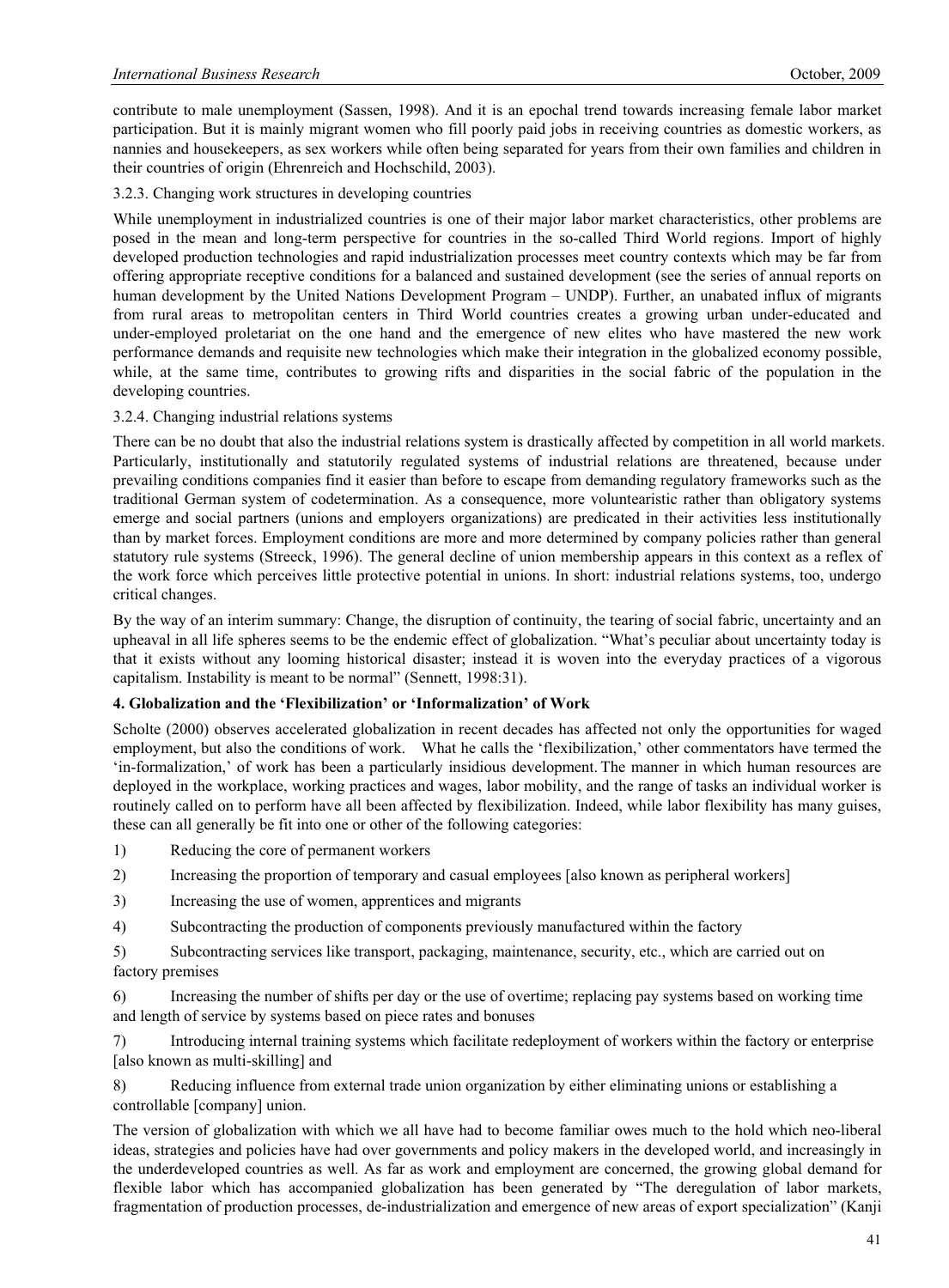and Menon Sen, 2001, p. 1-2). But this is only half the story. The increased demand for flexible labor has meant the feminization of labor-the prodigious growth in the numbers of low-paid, flexible female workers around the world. Jobs growth in the advanced industrial economies over recent years has been predominantly in the area of part-time and casual work. Women's employment opportunities have accordingly been restricted to such jobs, which are generally defined as unskilled or semiskilled.

Flexible jobs have proliferated in leading sectors of the global economy, such as retail, hospitality, information and communications, and banking and finance. They have also proliferated in the traditional sweated trades and industries, such as textiles and clothing, and increasingly in the industrialized countries as well. Flexibilization has also accompanied the deindustrialization of the older industrial cities and regions, and relocation of process, assembly and other labor-intensive operations to the low-wage countries. The introduction or relocation of production facilities to green field sites in cities and regions with no prior history of labor activism and union militancy has been a parallel development. Flexibilization has also become more widespread as has the widely perceived need for enterprises, industries and national economies to remain globally competitive become more and more imperative. Managers and workers alike have generally had to accept that improved wages and working conditions and more stable employment arrangements would undermine the competitiveness of the firm and lead to production and other operations moving offshore (Scholte, 2000).

# *4.1 Globalization, Flexibilization and Human Resource Management (HRM)*

As suggested above, with increasing globalization, the international competitiveness of enterprises has become a crucial factor in their survival and growth. This is true not only for firms that operate in the global marketplace, but also for firms whose scope of operations is restricted to the national economy of a particular country and even for those that only service local or niche markets. The removal or reduction of trade barriers, dismantling of the barriers to the global movement of capital, the growth in size and influence of TNCs, and the widespread availability and use of communication, information and transportation technologies that make global transactions possible have together ensured that all firms regardless of their scope of operations are now subject to global competitive pressures. Sriyan De Silva (1998) points out in this regard that Enterprises driven by market pressures need to include in their goals improved quality and productivity, greater flexibility, continuous innovation, and the ability to change to respond rapidly to market needs and demands. Directly in line with this trend, the quality of a firm's "human resources" (employees or workers) is now a crucial ingredient in its overall competitiveness in the global economy.

The growing significance of self-management, and the corresponding decline in direct control, in modern enterprises should not be allowed to obscure the fact that HRM is an important, often indispensable, means of achieving management objectives. While employees are encouraged, even rewarded, for identifying with the enterprise and for helping it to achieve its objectives, the vast majority have no effective role in management and play virtually no part in defining the enterprise's objectives (Rix, 2001). As the quality of an enterprise's human resources becomes an increasingly important factor in its international competitiveness, so does HRM attain a more dominant position in the enterprise's overall management structure and decision-making. This is a trend which clearly demonstrates a change in power relations and highlights the supremacy of management. The management prerogative is rediscovered but in place of command and control the emphasis is on commitment and control as quality, flexibility and competence replaces quantity, task and dumb obedience. To put it another way: the managerial agenda is increasingly focused on innovation, quality and cost reduction. Human resource management makes more demands on employees, work is intensified ...there is less room for managerial slack and for indulgency patterns (de Silva, 1998).

The foregoing should make it abundantly clear that HRM is in no way to be confused with what de Silva calls the "traditional personnel function." Unlike the personnel function, HRM is fully integrated into strategic management, concerned as it is with ensuring that the enterprise's human resources are deployed in such a way as to ensure their commitment and contribution to the strategic objectives of the enterprise. Instead of emphasizing "problem-solving and mediation," HRM is chiefly interested in incorporating the enterprise's human resources into corporate strategy and planning. Employee participation and cooperation are facilitated by "programs of corporate culture, remuneration packaging, team building and management development for core employees, *while peripheral employees are kept at arms length*" (de Silva, 1998).

Scholte (2000) points out that globalization has had a decidedly corrosive effect on employment security. He also argues that the "economic logic" of flexibilization is highly questionable, leading to reduced rather than enhanced efficiency and competitiveness. Workers who are well trained, well-paid and who have stable and secure jobs may well be more "motivated, reliable and productive" than 'flexible' or 'irregular' employees. He notes that "To this extent the 'race to the bottom' in wages and other working conditions could operate not only against human security, but against efficiency as well" (Scholte, 2000).

According to Gallin (2000), the emergence and development of a global labor market is the most important social consequence of globalization. Capital mobility and the rapidity and reach of communications networks, at once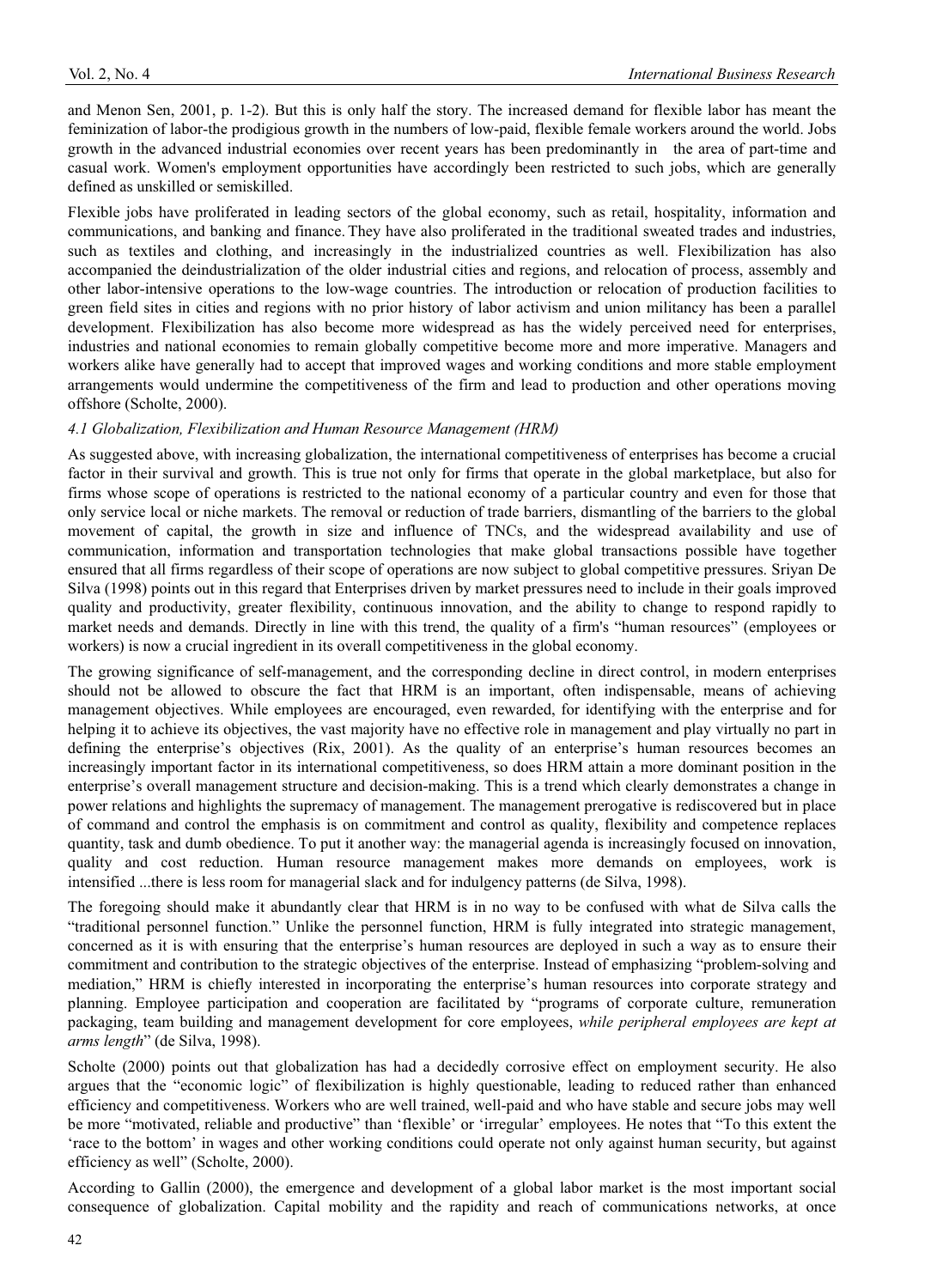important causes and consequences of globalization, mean that workers in all countries, including the industrially advanced nations, are competitively underbidding each other in an unseemly, and from the point of view of efficiency and productivity, counter-productive global race to the bottom. As seen above, this underbidding has set in motion a relentless downward spiral of deteriorating wages and conditions through competitive deregulation and informalization of work. But, as the traditional "core" labor force shrinks in industrialized countries, there is no quid pro quo in terms of balanced social and economic development for the industrially underdeveloped countries, where unemployment is a massive and growing problem and where wages remain below poverty level in most cases. One of the reasons has been the ability of transnational capital to impose conditions on states by the threat of relocation if its conditions are not met; another related and underrated reason is state repression, which keeps in place the near slave-labor conditions that prevail at the bottom of the scale (for example in many of the Export Processing Zones (EPZs) in countries such as China, Indonesia or Vietnam) (Gallin, 2000).

The changing structure of transnational enterprises largely accounts for the rise of 'flexibilization' or 'informalization.' As Gallin (2000) notes, the transnational enterprise organizes work carried out for it by others. At the head of the corporation is the corporate headquarters, which directs production and sales, controls subcontracting, decides at short notice what will be produced where, when, how and by whom, and where certain markets will be supplied from .It is here that management and the core labor force of highly skilled technicians and others will generally be located. Production and all other labor-intensive operations are outsourced and subcontracted, the company being essentially a coordinator of elaborate, cascading chains of outsourced production.

These subcontracted operations are not part of the corporation's formal structure, but will nevertheless be wholly dependent on it, with wages and conditions deteriorating when moving from the centre of operations to the periphery (Gallin, 2000). The majority of workers in the developing countries, and a considerable and growing proportion of the labor force in the developed, industrialized countries, are employed in the informal sector.

# *4.2 HRM and National Industrial Relations Systems (IRSs)*

Fleming and Seborg (2001) points out that the governance and regulation of the relations between management and labor are determined both by a country's Industrial Relations System (IRS) and the HRM policies and practices of individual firms. The elements of a national IRS are largely determined by actors, institutions and forces external to the enterprise, namely, the legislative and regulatory framework covering industries and labor markets set by government, and by the collective agreements between management and organized labor established within this framework (Fleming and Soborg, 2001). It should not be forgotten, of course, that there is a sort of international IRS in existence, with the minimum labor standards of the ILO at its core. However even here, as Fleming and Soborg (2001) observe, the ILO minimum standards require recognition and implementation within national IRSs in order to be effective. A more effective international IRS would require, amongst other things, greater international coordination of decision-making and more concerted action by nationally-based unions and peak union bodies. The International Trade Secretariats (ITS) of the International Confederation of Free Trade Unions (ICFTU) are attempting to construct a more effective international IRS for all countries, developing and developed, but they, too, are limited by the weakness of organized labor in many countries, developed and developing, and by the consequent weakness of organized labor at the international level.

Unlike the various national or international systems of industrial relations, HRM is mainly determined *internally* in the corporation or organization, on plant, business area or global level (Fleming and Seborg, 2001). Whereas the institutions and practices of traditional industrial relations, such as collective bargaining, require the existence and active involvement of trade unions, these are a very long way from being preconditions for the formulation, development and successful implementation of HRM policies. Indeed, the successful implementation of HRM programs, including those dealing with selection and recruitment, leadership and motivation, remuneration, competency development and training, and employee retention, can be achieved without the presence, consent or cooperation of trade unions. Nevertheless, as de Silva (1998) remarks, this is not to suggest that unions should not be involved where they exist... [indeed] they have worked best in a unionized setting.

While trade unions obviously do and should have a role to play in the successful implementation of HRM programs, this must not be allowed to obscure the fundamental differences between HRM and Industrial Relations (IR) approaches to the employment relationship. As de Silva (1998) notes, IR is essentially pluralistic in outlook, in that it covers not only the relations between employer and employee (individual relations) but also the relations between employers and unions and between them and the State (collective relations). IR is also pluralist in that it recognizes that conflict, or at least disagreement, in the employment relationship is inevitable given the competing and often opposing interests of employers and employees. It is this concern with collective relations and conflict which really sets IR apart from HRM, and also explains why IR is so concerned with such institutions and practices as labor law, labor standards, collective bargaining, trade unionism, and so on.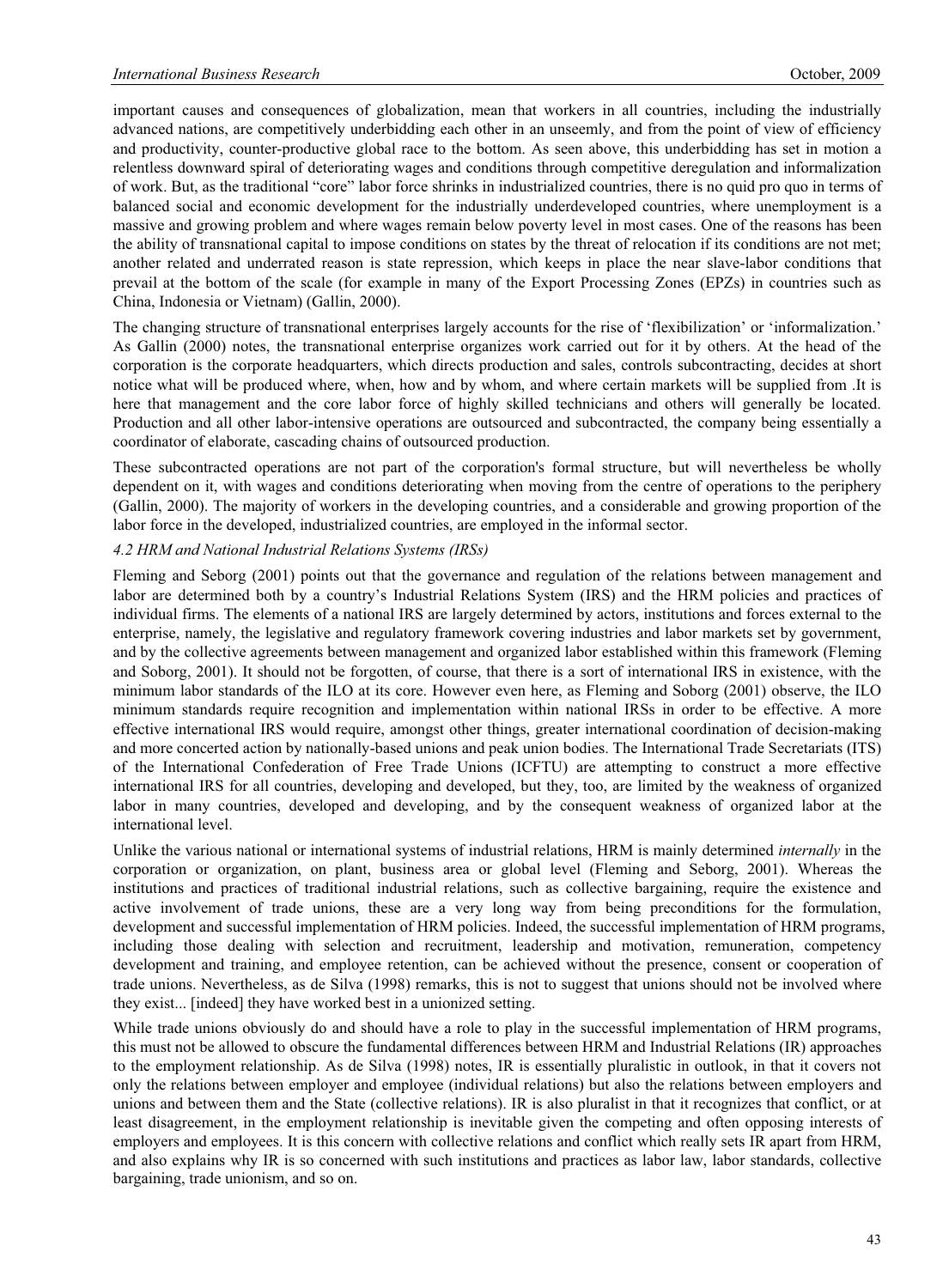Unlike IR, HRM is essentially unitary in outlook in that it assumes a convergence or commonality of interests between employees and employers. HRM, moreover, sees the employer-employee relationship as an individualized one and, therefore, increasingly places emphasize on monetary rewards linked to performance and skills through the development of performance and skills-based pay systems, some of which seek to individualize monetary rewards (e.g. individuals bonuses, stock options, etc.) (de Silva, 1998). The cooperative, inclusive and participatory HRM programs mentioned above are also concerned with winning the *individual* commitment of employees to the enterprise, its philosophy, values and objectives.

MNCs will commonly use HRM as part of a global strategy to bring about convergent labor-management relations within the various plants and operations of the firm regardless of where they are located around the world. In such circumstances, the actions that unions can and do take are largely governed by the national IRS. Corporate managers, on the other hand, are becoming less and less subject to these national constraints but have to be much more attentive to the global HRM strategies not only of their own enterprise but those of their competitors as well. From the corporate point of view, the reasons for this are compelling that HRM can be seen as a more flexible and effective instrument to use and develop labor resources. Industrial Relations (IR) system based on employers' and employees' rights (or restrictions of rights) as citizens. Thus IRS has a broader public and civil society dimension involving the state which is absent in HRM. HRM regulation is mainly internal to a global company. Very little is open to public scrutiny and debate, which from a management point of view may give more flexibility and freedom. The typical contractual regulation in IRS is too limited an instrument for management to maximize productivity, competence development and creativity of labor (Fleming and Soborg, 2001).

There is no doubt that, as Fleming and Soborg (2001) points out, HRM is attractive to management precisely because of its flexibility and effectiveness in the deployment and development of labor resources. Beyond this, because HRM is in effect a labor regulatory system internal to a company, it avoids or circumvents the rights-based legal regulations of national IR systems. It is well known, of course, that the appeal of HRM has grown just as governments, particularly those in the industrialized countries, have deregulated their national labor markets. Not surprisingly, this has generally entailed the dismantling of the national IRS which, because as it accorded rights to labor *and* management, increased even if it did not raise to power the bargaining power of labor vis-à-vis management. As noted above, HRM reinstates managerial prerogative generally (but not always) without the reintroduction of command and control systems. Thus, the dismantling of national IRSs reduces the bargaining power of labor allowing corporations to introduce HRM regimes virtually unimpeded. The HRM regime is tailored to the particular needs and circumstances of the individual corporation, and can be easily varied as those needs and circumstances change. TNCs and domestic companies alike benefit from labor market deregulation and the dismantling of national IRSs. HRM is attractive to both sorts of company because they are each subject to the same global competitive pressures. The growing dominance of HRM in the regulation of labor and the employment relationship has occurred in tandem with the increasing flexibilization of labor.

As seen above, the deregulation of the labor market and dismantling of the IRS (to the extent that these are separate processes) have given rise to the flexibilization of the employment relationship. There has been a corresponding shift by businesses of all sizes to the use of HRM policies and practices to internalize the regulation of labor within the enterprise. However, where firms have outsourced their labor-intensive operations to contractors and subcontractors, it is not so much that labor regulation is internalized within the firm itself, rather that it is internalized within the entire supply chain and along its entire length.

For the shrinking numbers of core workers within the enterprise, it is about performance, skills and individualized monetary rewards. For the peripheral workers-those employed by contractors, sub-contractors and suppliers-on the other hand, HRM is about short term and insecure jobs, low piece rates, lack of opportunities for training and career advancement, and so on. But it is also about performance-getting more for less by the intensification of work (speeding up, a reduction in the piece rate or casual hourly rate, etc.).

# **5. Conclusion**

Globalization has subjected global companies and companies servicing national and local markets to the same competitive pressures. These pressures have led to the restructuring of global and national enterprises and the reorganization of production, in particular, the outsourcing and sub-contracting of labor-intensive operations. HRM has been widely adopted as a system of labor regulation within the firm and along the length of the supply chain, rising to dominance as national IRSs have declined in strength and significance. The rise to dominance of HRM has been accompanied by the division of the workforce into a shrinking group of core workers and a rapidly growing corps of peripheral or flexible workers, most of who are female workers. The firm at the top of the supply chain determines the employment conditions of the flexible workers, who are employed by the contractors, sub-contractors and suppliers to the top firm. Governments and trade unions have an absolutely indispensable role to play in labor regulation, particularly in the regulation and improvement of the employment conditions of flexible workers. However, any system of labor regulation will have only limited efficacy in this respect as long as workers in different countries, and in